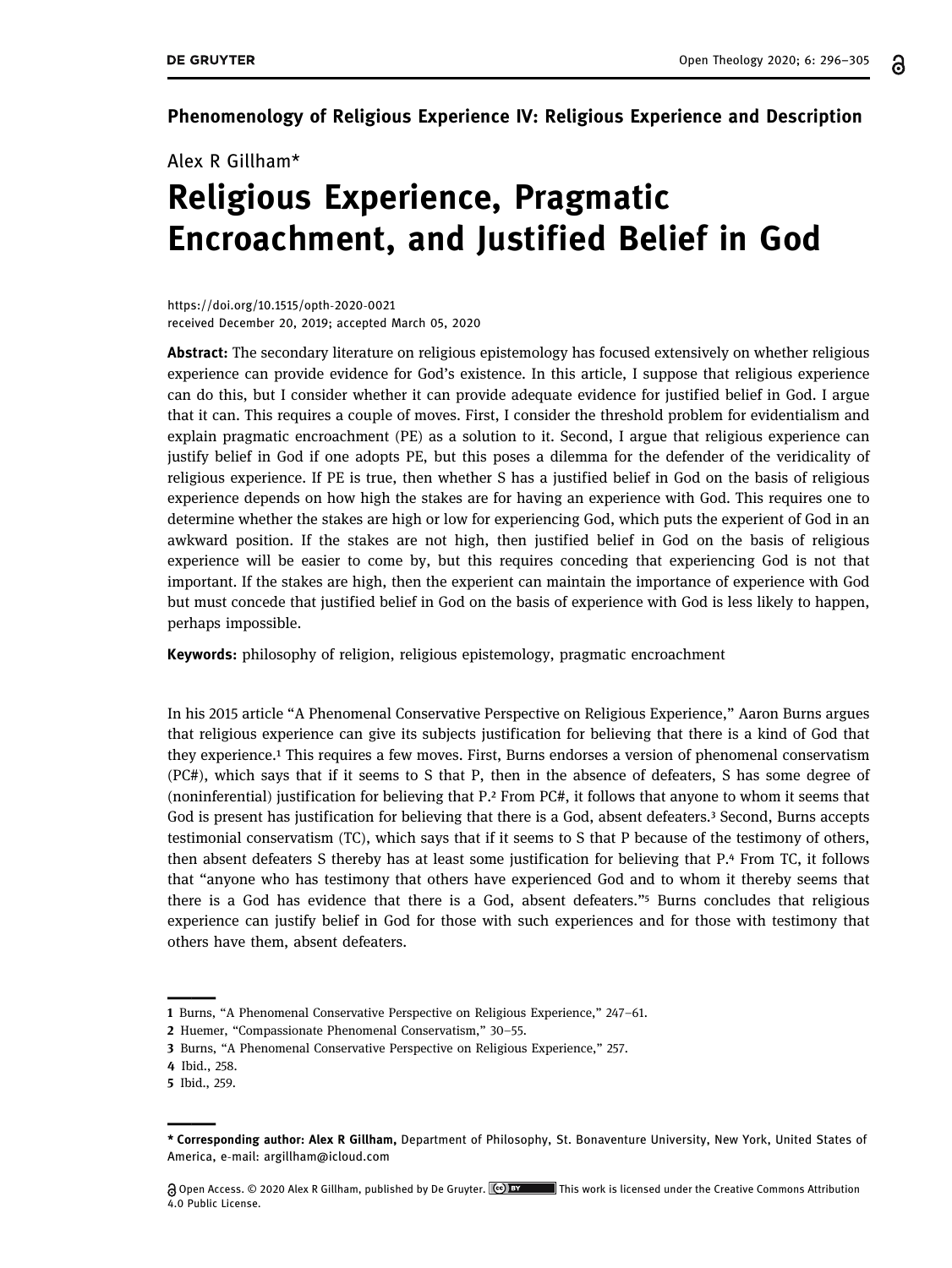I have four aims in this article. First, I consider whether Burns' use of PC# and TC puts a subject with religious experience in a position to have a justified belief in God. I concede that although Burns' strategy might fare better than Swinburne's use of the principle of credulity (PC), more work is needed to determine whether PC# and TC entail that religious experience can justify belief in God. For even if PC# and TC can enable us to have some justification for belief in God, it remains unclear whether they can enable us to have a justified belief in God. This leads me to the second aim of this article, which is to show that the following inference is fallacious: religious experience can provide justification that God exists, so if I have a religious experience then I am justified in believing that God exists. My point here is rather simple: having justification for P does not entail having a justified belief that P. This brings to light a threshold problem facing the evidentialist: how strong does my epistemic position need to be in order for me to have a justified belief that P?

To answer, I come now to the third aim of this article: to consider whether one solution to the threshold problem, pragmatic encroachment (PE), can enable religious experience to justify belief in God. PE holds that the strength of one's epistemic position required for justified belief is a function of how high the stakes are for the belief in question. Put roughly, if the stakes for believing P are high, then stronger evidence is required in order to have a justified belief that P. If the stakes are low, then weaker evidence is required in order to have a justified belief that P. I argue that PE can solve the threshold problem in a way that enables religious experience to be used as evidence for justified belief in God, although this poses a dilemma for the subject of such experience. In the fourth and final part of this article, I explore this dilemma. If PE is true, then whether S has a justified belief in God on the basis of religious experience depends on how high the stakes are for having an experience with God. This requires one to determine whether the stakes are high or low for experiencing God, which puts the experient of God in an awkward position. If the stakes are not high, then justified belief in God on the basis of religious experience will be easier to come by, but this requires conceding that experiencing God is not that important. If the stakes are high, then the experient can maintain the importance of experience with God but must concede that justified belief in God on the basis of experience with God is less likely to happen, perhaps impossible.

Burns' argument in his "A Phenomenal Conservative Perspective on Religious Experience" begins by explaining (1) a few versions of Swinburne's PC and (2) how others have responded to it. The version of PC that has the best chance of being able to provide evidence for the existence of God says that if it seems to S that P, then S has an amount of noninferential justification for believing that P which is proportional to the strength with which it seems to S that P, absent defeaters.<sup>7</sup> According to Burns, what Swinburne means is that "the degree to which P is rendered probable is proportional to the strength with which S believes that P or is inclined to believe that P."<sup>8</sup> What follows from this formulation of PC is that if it seems to S very strongly that P or that S is very inclined to believe that P, then P is rendered very probable, and S is justified in believing it. In application to religious experience, PC says that if it seems to me very strongly that I am experiencing God, or if I am very inclined to believe so, then it is rendered probable that I am experiencing God, and I am justified in believing that I am experiencing God.

Burns highlights a number of problems with this formulation of PC. The first is that it seems circular because it appears to suppose that belief or inclination to believe that  $P$  can justify belief that  $P$ . The second is that it overstates the evidential capacity of the inclination to believe that P. According to PC, I could convert myself from an unjustified to a justified believer that P merely by believing it very strongly.<sup>10</sup> The third problem with this formulation of PC is similar. Burns claims that PC has a hard time dealing with obvious counterexamples, such as the following. If someone were so utterly convinced of

<span id="page-1-0"></span><sup>6</sup> [Rizzieri](#page-9-0) considers the implications of PE for religious epistemology more broadly in his 2013 Pragmatic Encroachment, Religious Belief, and Practice, but he does not focus much on whether religious experience, given PE, can do enough to justify belief in God. The aim of this article is to address this issue.

<span id="page-1-1"></span><sup>7</sup> Ibid., 250.

<span id="page-1-2"></span><sup>8</sup> Swinburne, The Existence of God.

<span id="page-1-3"></span><sup>9</sup> Huemer develops this problem originally in [Huemer](#page-8-2), Phenomenal Conservatism Uber Alles, 328.

<span id="page-1-4"></span><sup>10</sup> [Foley](#page-8-3), "Epistemic Conservatism," 174.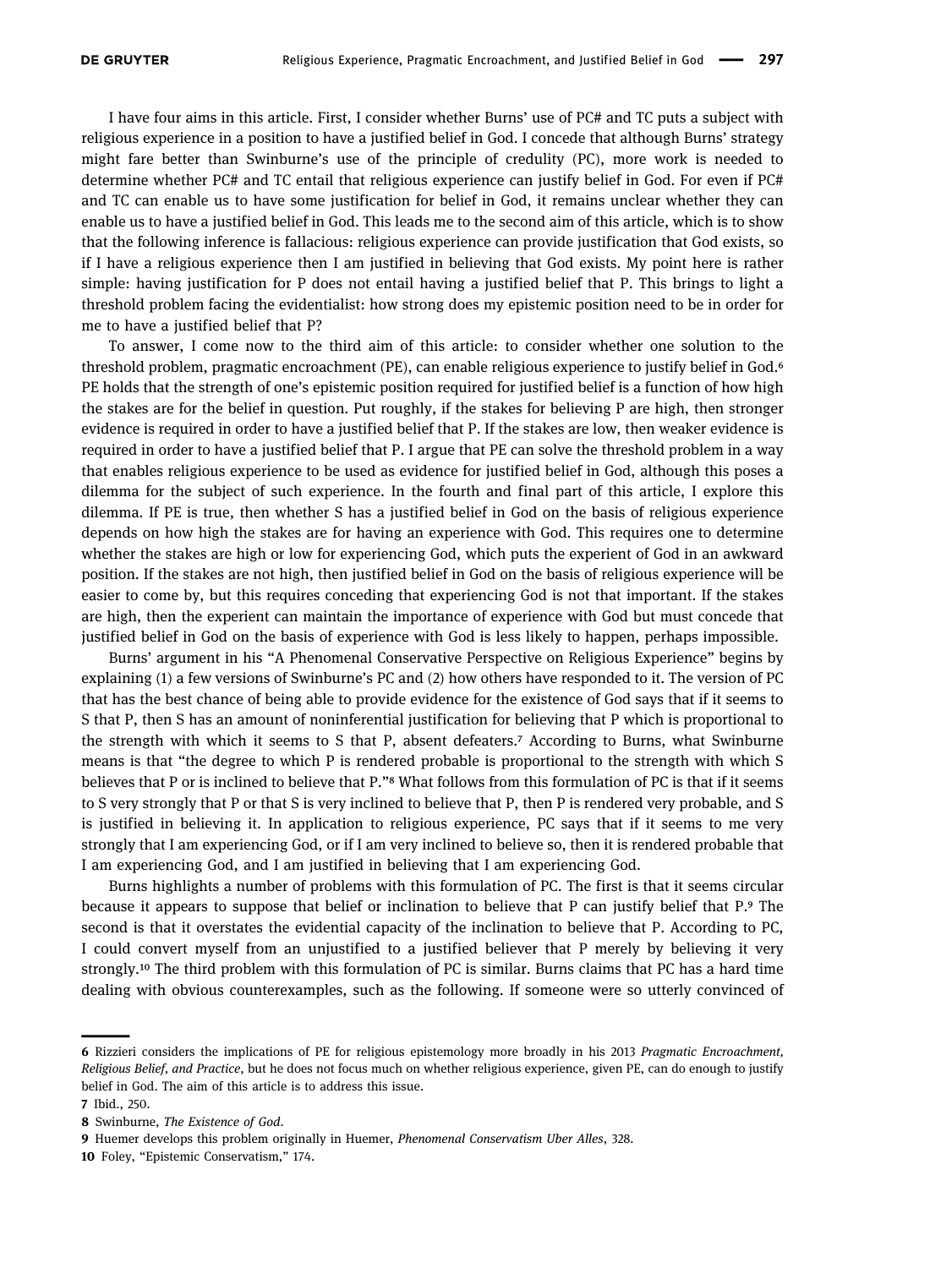something such that she were more certain of it than anything else, then she would be justified in believing it, even if this were the sort of belief that we typically want to count as unjustified, e.g., that the Great Pumpkin returns every Halloween.<sup>11</sup> Burns admits that defenders of Swinburne offer compelling replies to the second and third objections, but Burns concludes that no such reply does enough to save PC from the problems that he explores.

In light of these problems, Burns suggests that it would be better to endorse PC# in order to argue that religious experience can justify belief in God. For this reason, he borrows the following principle (PC#) from Michael Huemer: if it seems to S that P, then, in the absence of defeaters, S thereby has at least some degree of (noninferential justification) for believing that P.<sup>12</sup> At first glance, it is hard to see how PC and PC# are different. Burns suggests that whereas PC takes seemings to be beliefs or inclinations to believe, PC# instead takes seemings to be experience with propositional content. Since this is unclear, he offers an example: when it seems to us that an alarm clock is ringing, the proposition "an alarm clock is ringing" has a certain feel of truth. Propositions have degrees of assertiveness and we accept them when their assertiveness is adequate.<sup>13</sup> As Tollhurst puts it, PC# takes seeming to, "have the feel of truth, the feel of a state whose content reveals how things really are."<sup>14</sup> Burns takes PC# to have several advantages over PC. First, PC# avoids circularity. Whereas PC says that beliefs that P can justify beliefs that P, PC# says that appearances justify belief that  $P<sup>15</sup> PC#$  also avoids counterexamples to which PC is liable. Whereas PC enables me to convert from an unjustified to a justified believer merely by deciding to believe, PC# does not allow this. On PC#, S has justification for believing that P only if it seems to S that P, i.e., it appears that P to S. Consequently, S only has justification for believing in the Great Pumpkin if it were to appear to S, which is unlikely to happen.<sup>16</sup> In the context of religious experience, Burns takes it to follow from PC# that anyone to whom it seems that God is present has justification for believing that there is a God, in the absence of defeaters.

It is probably true that PC# is less susceptible to the objections explained above than PC, and that it therefore does more work to allow religious experience to justify belief in God.<sup>18</sup> Nevertheless, the problem with Burns' application of PC# to the debate about the veridicality of religious experience is that he does not seem to acknowledge the distinction between my having some justification for belief that P and my being justified in my belief that P, where having some justification requires only having evidence but being justified requires having evidence that is strong enough. Let us cash this out in terms of the strength of one's epistemic position. It is sufficient for having some justification for my believing P that my epistemic position has any degree of strength. Nonetheless, being justified in believing P requires my epistemic position to be stronger than this. This is the point that Burns seems to miss. Having any evidence at all is insufficient for the justified belief that P because this requires evidence of a certain strength. Suppose that I am listening to the radio on my drive to campus. When I change to the next channel, I hear an instant of a string section's playing what sounds like Beethoven's 7th and then the channel gives out. Here I have some evidence that Beethoven's 7th is playing, and so I am in an epistemic position to entertain the belief that Beethoven's 7th is playing. Of course, it is difficult to imagine that this epistemic position could be any weaker; I have minimal evidence. It seems plausible that we would need to be in a stronger epistemic position to conclude that Beethoven's 7th was just playing. This is because having a justified belief either way requires stronger evidence.

<span id="page-2-0"></span><sup>11</sup> Ibid., 253.

<span id="page-2-1"></span><sup>12</sup> [Huemer,](#page-8-2) "Compassionate Phenomenal Conservatism," 30.

<span id="page-2-2"></span><sup>13</sup> Ibid., 255.

<span id="page-2-3"></span><sup>14</sup> [Tollhurst,](#page-9-1) "Seemings," 289.

<span id="page-2-4"></span><sup>15</sup> Ibid., 256.

<span id="page-2-5"></span><sup>16</sup> Ibid.

<span id="page-2-6"></span><sup>17</sup> Ibid., 257.

<span id="page-2-7"></span><sup>18</sup> The aim of this article is not to argue for the superiority of PC# over PC. My argument goes through even if this is false. Whether we adopt PC# or PC, the evidentialist needs to offer an account of what constitutes adequate justification; my aim is to offer an account that enables religious experience to justify belief in God.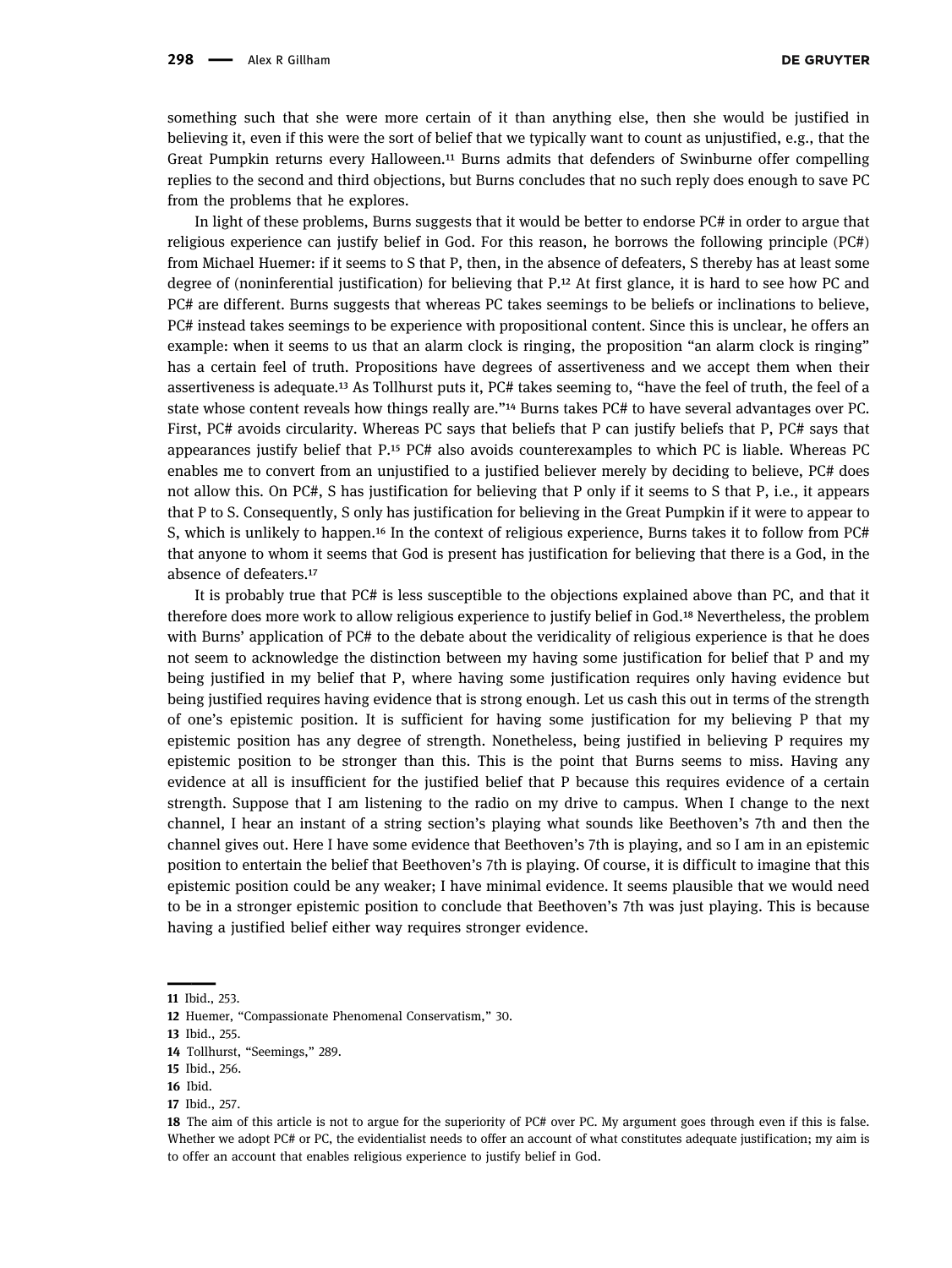<span id="page-3-0"></span>

A similar problem holds for religious experience. Even if we grant that PC# entails that experience of God can do work to justify belief in God, it remains unclear whether it can do enough work. Experience of God might put S in an epistemic position of some strength, but this does not entail that it puts S in an epistemic position strong enough to be justified in believing that God exists. This problem is made worse by the rarity of religious experience. If religious experience were common, then believing in God on the basis of religious experience would not be analogous to believing that Beethoven's 7th was playing on my drive to campus. I cannot flip back to the given station to see what was playing, but if religious experience is common, then one could have several religious experiences, in which case one might be in a strong enough epistemic position to be justified in believing that God exists. Unfortunately, few of us are lucky enough to have religious experiences at all, and even fewer of us have them repeatedly. This points to something that has gone largely unnoticed in the debate about the veridicality of religious experience. The focus has been on whether religious experience can provide evidence that God exists. It has not been adequately considered whether religious experience can provide sufficient evidence that God exists. Put otherwise, the literature has focused on whether religious experience can put S in an epistemic position to believe that God exists but not on whether this epistemic position can be strong enough to ground justified belief. Here I stipulate that religious experience can provide such evidence and consider whether it can put us in an epistemic position that is strong enough for justified belief.

To be fair, Burns anticipates this objection. He seems to understand that even if religious experience can do some work to justify belief in God, it might not do enough, especially given the infrequency of religious experience for most. Perhaps this is why he argues for TC, which says that if it seems to S that P, because of the testimony of others, then absent defeaters S thereby has at least some justification for believing that P.<sup>19</sup> If we can count the testimony of others who take themselves to have experienced God as evidence for our own belief that God exists, our epistemic position would be much stronger than it would be if we could only rely on our own experiences for evidence. It remains unclear whether this would put us in a strong enough epistemic position for justified belief in the existence of God. Even if it would, there are reasons to be skeptical of TC because of its entailments. One is that there would be considerable justification for the belief that the Miracle of the Sun occurred in 1917, since there is considerable testimony that it did occur. Similarly, there would have been considerable justification for the belief that the earth was flat since there was much testimony for this. For these reasons, I am skeptical of TC.<sup>20</sup> Without it, we cannot rely on the testimony of others who claim to have experienced God in order to justify our belief that God exists. If we cannot use such testimony, then could our own religious experiences do enough to make us adequately justified believers in God's existence?

Answering this question with respect to religious experience and belief in God requires solving a more fundamental problem for evidentialism in epistemology: the threshold problem. Put roughly, evidentialism is the view that S is justified in believing P if and only if S has evidence that P is true. In other words, evidentialists claim that having a justified belief requires having evidence that supports adopting the belief in question. However, for reasons explored earlier in the article, this does not appear to say enough; for it is insufficient for justified belief that P that I have some evidence. Otherwise I would have justification for believing anything for which there is some evidence, e.g., that the railroad tracks converge in the faraway distance when I look down them. On the contrary, the evidentialist must take a position when it comes to what counts as sufficient evidence for having a justified belief. In other words, although it is true that justified belief requires evidence, it is not

<sup>19</sup> [Burns](#page-8-0), "A Phenomenal Conservative Perspective on Religious Experience," 258. Burns borrows this notion of testimony from Tucker. See [Tucker](#page-9-2), "Phenomenal Conservatism and Evidentialism in Religious Philosophy," 15.

<span id="page-3-1"></span><sup>20</sup> Regardless, the argument for the main thesis of this article would be even stronger if TC were true. If we could use the testimony of others about their own religious experiences, then there is more evidence available for God's existence, and so our epistemic position could be even stronger about this. For a helpful survey of the problems associated with whether the testimony of others about their own religious experience can justify our own belief in God, see [Alston,](#page-8-4) Experiencing God, 279–84.

<span id="page-3-2"></span><sup>21</sup> For an excellent overview of evidentialism, see [Feldman,](#page-8-5) "Having Evidence," 83–104.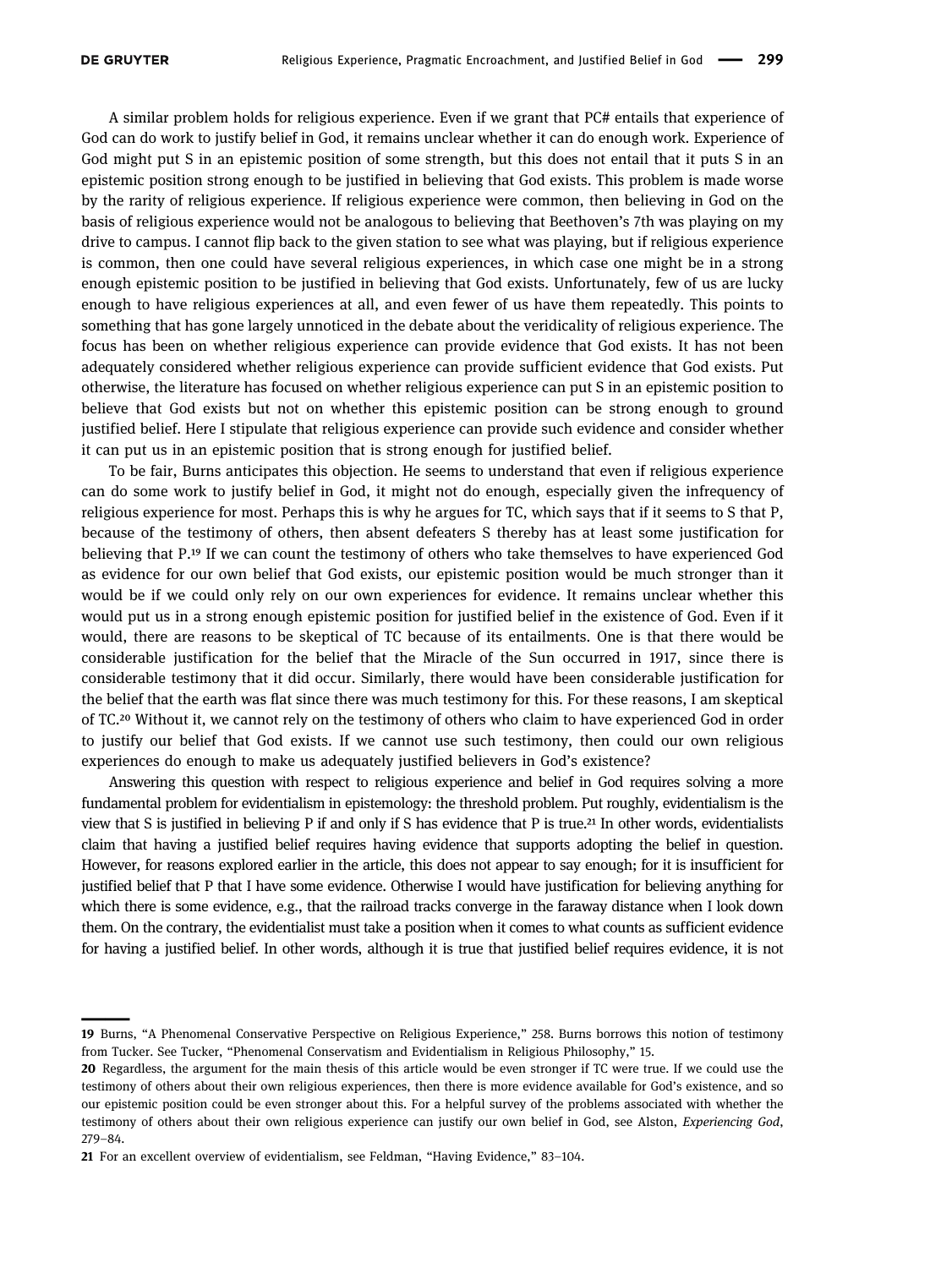evidence of any strength that suffices. To have a justified belief, the evidentialist needs to occupy an epistemic position that is strong enough to support endorsing the given belief.

The problem is that it is notoriously difficult to account for what constitutes a sufficiently strong epistemic position. This is the threshold problem for evidentialism. Smith describes the threshold problem as follows: "A problem that confronts anyone who accepts the evidentialist thesis is that of specifying just how strongly one's evidence must support a proposition in order for that support to be regarded as adequate for justification."<sup>22</sup> Some evidentialists agree that one's evidence must be such that it renders the truth of the belief more probable than not.<sup>23</sup> I could not justifiably believe that P, for example, if my evidence only showed P to be 49% probable. For this reason, some evidentialists believe that the threshold is above 50%. However, any proposal for a specific figure above 50% seems ad hoc. If the evidentialist says that one's evidence must render the belief 90% probable, it becomes difficult to say why evidence rendering the belief 89% would be inadequate, and so on. In other words, any solution to the threshold problem setting the evidential threshold somewhere above 50% but below 100% seems arbitrary. There is no principled reason why any degree of probability above 50% is required. In the face of this arbitrariness, though, one solution to the threshold problem has earned some popularity: PE.

PE comes in many forms, but all of them reject purist epistemology. According to purist epistemology, "epistemic concepts are characterized to be pure and free from practical concerns."<sup>25</sup> What the purist takes knowledge to be, for example, does not depend on what we happen to care about. Put otherwise, purism is the view that the practical and epistemic are independent of one another; our caring about the truth of a proposition does not affect what it takes to know that proposition. Proponents of PE reject this; they argue that the practical encroaches upon the epistemic, so that a difference in pragmatic circumstances can constitute a difference in knowledge.<sup>26</sup> Defenders of PE develop this view in myriad ways. One way argues that the higher the stakes are for P being true, the higher the evidential threshold is for having a justified belief that  $P^{\alpha}$ . This is a version of what Kim calls justification encroachment, the view that practical factors are relevant in determining whether or not the strength of a subject's epistemic state is strong enough to meet the epistemic standards required for knowledge.<sup>28</sup> For example, suppose Jones and Smith want to know if a particular pharmacy is open. Each knows that it was open at this time last week, that there is no holiday today, that this particular pharmacy keeps regular hours, etc. Jones needs a medication without which he will die, whereas Smith needs Band-Aid for no immediate purpose. Since much more is at stake for Jones than Smith in knowing whether this pharmacy is open, Jones requires more evidence than Smith does. A consequence of PE is that Smith could have a justified belief that the pharmacy is open whereas Smith might not, even though they both have the exact same evidence: that it was open at this time last week and it keeps regular hours. The evidential threshold for adequate justification is higher for Jones because so much more is at stake. As Stanley roughly puts the view: the more important the question of whether P, the harder it is to know that P.

PE has a number of attractions. First, it offers a nonarbitrary solution to the threshold problem. The evidentialist needs to set the evidential threshold somewhere, but there seems to be no satisfying reason for choosing some degree of probability over any other. PE offers a nonarbitrary way out of this problem by claiming that where the threshold is set depends on the importance of the belief in question. Thus, PE

<span id="page-4-0"></span><sup>22</sup> [Smith](#page-9-3), "The Epistemology of Religion," 143.

<span id="page-4-1"></span><sup>23</sup> [Mittag,](#page-9-4) "Evidentialism."

<span id="page-4-2"></span><sup>24</sup> In fact, a similar arbitrariness results if one denies that the evidence must render the belief more probable than not. Even if we set the evidential threshold below 50%, it is unclear why evidence rendering the belief 48% rather than 49% probable should not count as adequate justification, for example.

<span id="page-4-3"></span><sup>25</sup> [Kim,](#page-8-6) "Pragmatic Encroachment in Epistemology," 1.

<span id="page-4-4"></span><sup>26</sup> [Ichikawa](#page-8-7) Jenkins & Steup, "The Analysis of Knowledge."

<span id="page-4-5"></span><sup>27</sup> [Fantl](#page-8-8) & McGrath, "Evidence, Pragmatics, and Justification," 67–94.

<span id="page-4-6"></span><sup>28</sup> [Kim](#page-8-6), "Pragmatic Encroachment," 2. For more on Justification Encroachment, see [Fantl & McGrath,](#page-8-8) "Evidence, Pragmatics, and Justification;" [Hawthorne,](#page-8-9) Knowledge and Lotteries; [Stanley,](#page-9-5) Knowledge and Practical Interests; [Fantl & McGrath,](#page-8-10) Knowledge in an Uncertain World; [Weatherson](#page-9-6), "Defending Interest‐Relative Invariantism;" and [Weatherson](#page-9-7), Knowledge, Bets, and Interests.

<span id="page-4-7"></span><sup>29</sup> [Stanley](#page-9-5), Knowledge and Practical Interests.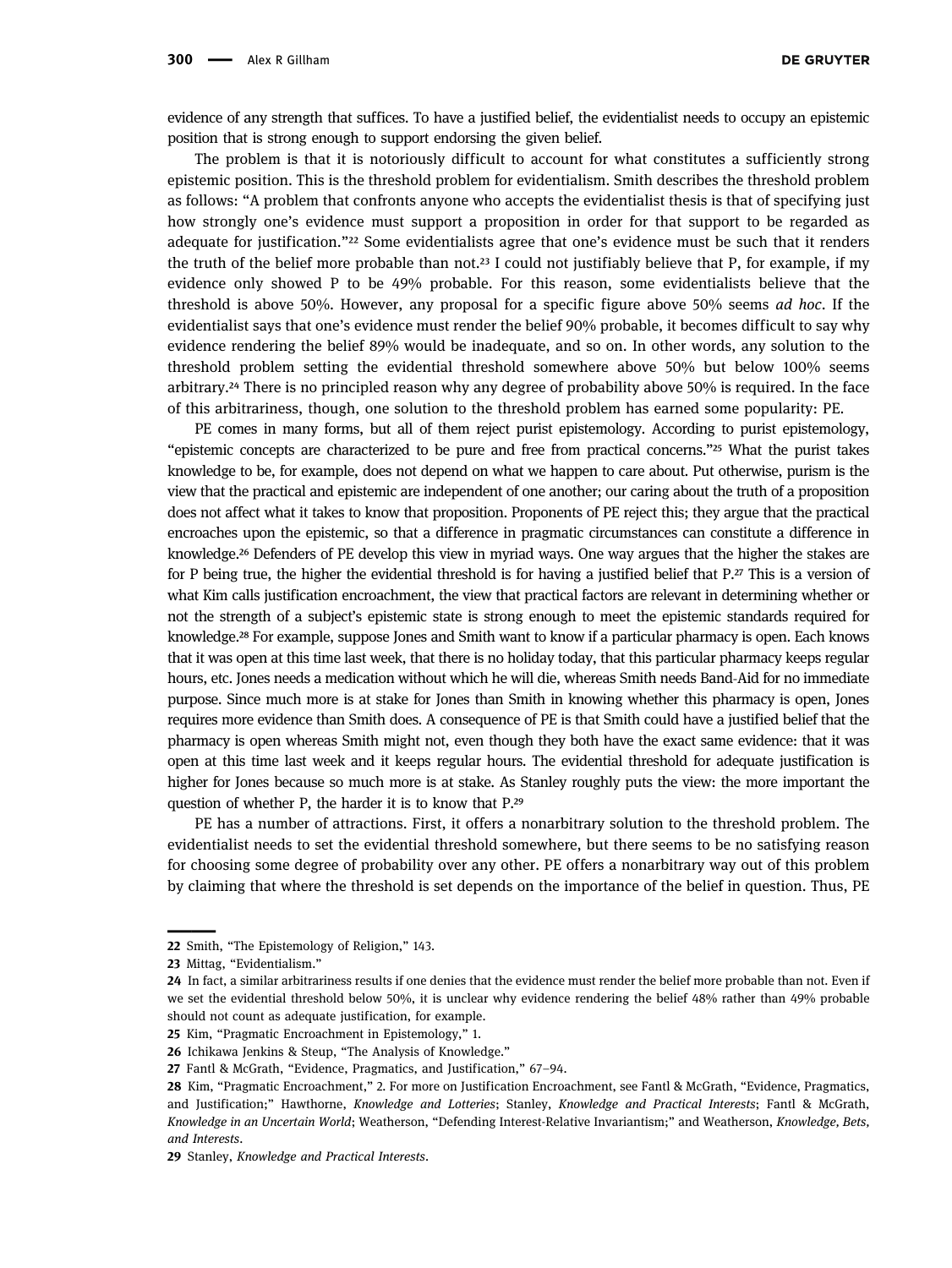<span id="page-5-0"></span>

can not only say where the threshold is set but also explain why it is set there. This highlights a second attraction of PE: it allows for flexibility when it comes to how strong one's epistemic position must be in order to have a justified belief. In very low stakes cases, it could be enough that my evidence renders my belief 55% probable, although this evidence might not be strong enough to justify belief in very high stakes cases. This brings me to the final attraction of PE, which is that it can accommodate for the intuition that very important beliefs require greater justification than unimportant ones. Precisely this intuition gets pumped in the case of Jones and Smith from earlier on. If one shares the intuition that Smith's justified belief requires considerably less evidence than Jones', PE has a ready explanation for this. Jones requires greater evidence because he will die if the pharmacy is closed, whereas Smith stands to lose very little: he cannot buy his Band-Aid today, but he has no immediate need for them.

Given these attractions, one might have compelling reasons to adopt PE in order to respond to the threshold problem that some evidentialists face. Let us now consider what implications this would have for whether religious experience can justify belief in God for its experients. Having a justified belief in God on the basis of religious experience will depend on how high the stakes are for the belief in question. In the case of religious experience, it is not immediately clear just what the belief in question is. The belief in need of justification could be either the belief that God exists or the belief that one is experiencing God. I leave it up to the defender of the veridicality of religious experience to choose which of these two beliefs require justification. Ultimately, I think that this makes little difference for whether PE allows for justified belief in God on the basis of religious experience. I do, however, think that the better belief to focus on is the latter: that one is experiencing God. This is because it seems plausible that if someone is experiencing God, then God exists. In other words, if I can have a justified belief that I am experiencing God, then this entails that God exists, since it follows from my justified belief that I am experiencing G that G exists. The entailment does not go the other way, however. If I can have a justified belief that God exists, this does not entail that I am experiencing God, since it does not follow from my justified belief that G is that I am experiencing G. For this reason, I focus on the belief that one has experienced God. The question is thus whether PE allows us to have a justified belief that we have done this.

If PE is true, then whether we have a justified belief that we have experienced God depends on how high the stakes are for experiencing God. If the stakes for experiencing God are high, then the evidential threshold for justified belief is higher, and stronger evidence will be required in order to have such a justified belief. If the stakes for experiencing God are low, then the evidential threshold for justified belief is lower, and weaker evidence will suffice for having such a justified belief. Again, whether the stakes are high or low, some evidentialists agree that one's evidence must be strong enough to render the truth of belief more probable than not. If this is so, then in order to have a justified belief that I have experienced God, my evidence must render the probability of my belief that I have experienced God greater than 50%, even if barely. Suppose, however, that the stakes for experiencing God are incredibly high, as high as the stakes possibly can be. Then, on PE, we might require evidence rendering it near certain that we have experienced God. Alternatively, suppose that the stakes are incredibly low, as low as the stakes can be. Then, on PE, we might require evidence rendering it simply more probable than not that we have experienced God.

As such, whether PE allows for justified belief in God depends (1) on how high the stakes are for experiencing God and (2) whether religious experience can put us in a sufficiently strong epistemic position to meet the demands of the evidential threshold, given those stakes. So, how high are the stakes for experiencing God, and can the experience of God put us in a sufficiently strong epistemic position to meet the evidential threshold? Let us consider each of these questions individually. One problem with PE is that its defenders have offered no thorough treatment of what constitute high stakes versus low stakes beliefs. However, it seems plausible to suppose that the stakes for believing P are high when, if P were true, then the truth of P would make a significant difference to me. The greater the difference that P being true would make,

<sup>30</sup> Although I focus here on the attractions of PE, commentators have developed strong objections against it. For an overview of challenges against PE, see [Coss,](#page-8-11) "The Case Against Interest-Relative Invariantism," 25–48 and [Kim,](#page-9-8) "Pragmatic Encroachment," 6–7.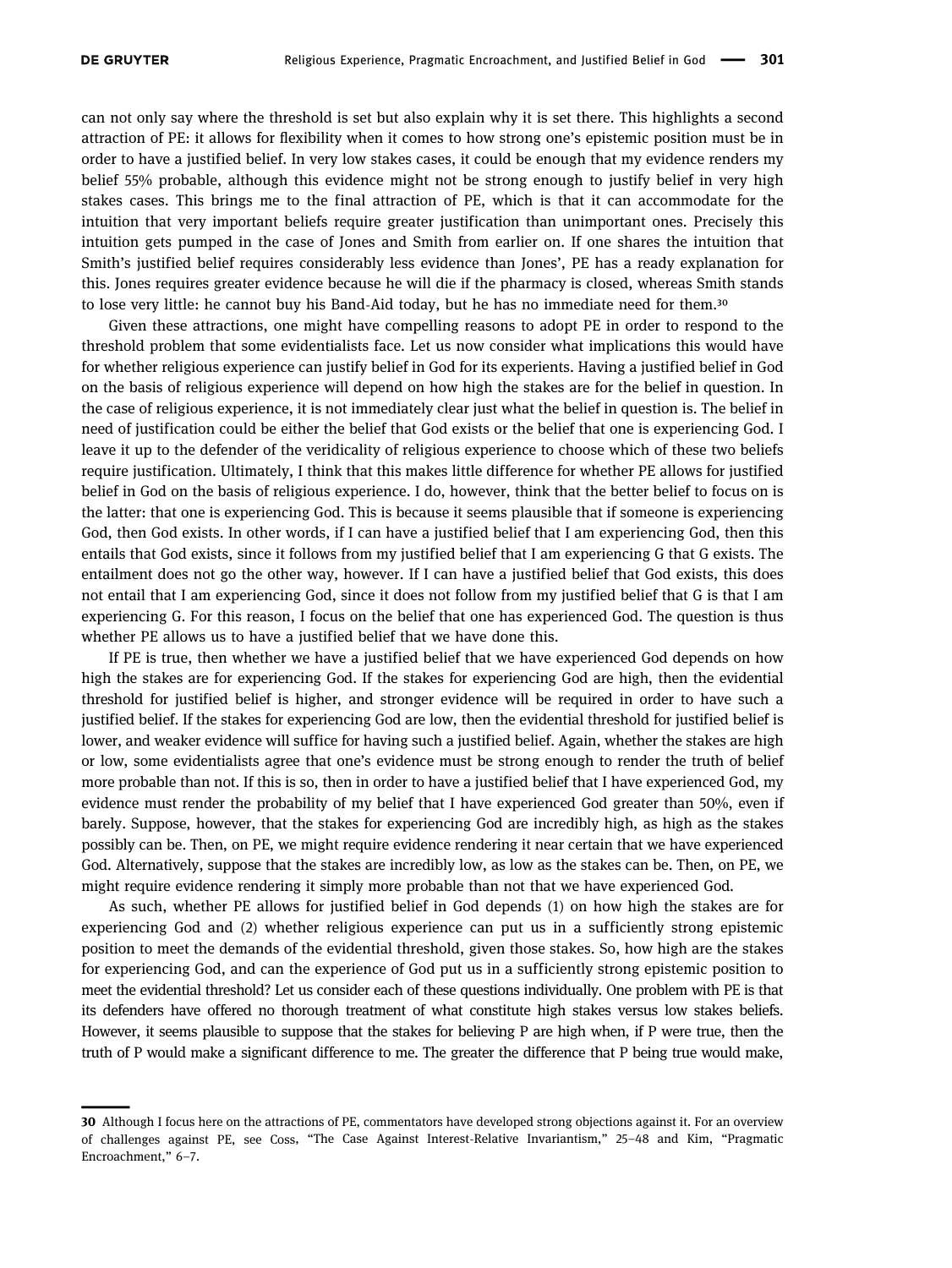the higher the stakes are. For example, the stakes for the belief that I have cancer would be incredibly high, since if it is true that I have cancer, this makes a great difference to me. Conversely, the stakes for believing P are low when, if P were false, then the falsity of P would not make a significant difference to me. The lesser the difference that P being true would make, the lower the stakes are. For example, the stakes for the belief that there is an even number of blades of grass in my yard would be incredibly low, since if it is false that the number of blades of grass in my yard is even, this makes little difference to me. The question thus becomes: how significant would experiencing God be, if I were really doing it?

Suppose that experiencing God is incredibly significant. Perhaps experiencing God confers unique spiritual or moral benefits that change our lives significantly.<sup>31</sup> Paul's experience on the Damascus Road comes to mind. It led Paul to convert to Christianity and bring an end to his persecution of Christians. In this respect, Paul's experience conferred rather significant spiritual and moral benefits upon him. It is because of the experience that Paul develops a relationship with the divine and becomes a more moral person. Here we seem to have a very high stakes case. If Paul really did experience God on the road to Damascus, then this experience made a big difference in his life. As such, the stakes for whether Paul did experience God were incredibly high, and so is the evidential threshold. Indeed, Paul's experience points to an intuition that many share about religious experience: it is difficult to imagine what could be more significant than experiencing God. For those sharing this intuition, PE entails that the stakes for experiencing God are incredibly high. If this is so, then the evidential threshold is also incredibly high, and our epistemic position might need to be nearly as strong as possible in order to have a justified belief that we are experiencing God. In other words, if the stakes really are this high, then our evidence might need to render it nearly certain that we are in fact experiencing God in order to have a justified belief that this is so.

Even if the stakes are so high that the evidential threshold requires near certainty, religious experience could put subjects in a sufficiently strong epistemic position for justified belief. There are three ways in which this could happen. First, having a high number of religious experiences might put us in a sufficiently strong epistemic position for justified belief that we have experienced God. If I were to have 1,000 experiences of God, for example, this might provide adequate justification for the belief that I have experienced God. Unfortunately, religious experience is scarcely so common. Few of us are lucky to have any religious experiences, let alone this many. Nevertheless, the point stands that those with many religious experiences could be in a sufficiently strong epistemic position for such justified belief, even if the stakes for experiencing God are incredibly high. Second, one might come by justified belief through having one very strong experience of God. According to PC#, the strength of appearances varies by degree.<sup>32</sup> Consider the following propositions: (1) the shortest distance between two points is a straight line and (2) Caesar was a great strategist. Both seem very strongly to me, but (1) much more so, for (1) has a degree of assertiveness that (2) does not. Seemings differ in their intensities. As such, whether religious experience can justify belief about experiencing God depends on whether it could seem strongly enough to someone that she is experiencing God, even if this requires certainty. This seems entirely possible. In fact, religious experiences are often described as intense episodes. Indeed, if the experient is truly experiencing God, it would be difficult to imagine having a seeming that could be more intense than this. The phenomenological force of an experience with God might be so great that it would put one in a strong enough epistemic position for justified belief, even if this requires incredibly strong evidence. Third, even if the evidential threshold is so high that near certainty is required for justified belief, one might use other kinds of evidence (the ontological argument, the argument from design, etc.) to approach the threshold, at which point religious experience might finish the job, putting one at or beyond the threshold. In this way, religious experience might furnish a subject with the remaining evidence that is

<span id="page-6-0"></span><sup>31</sup> Adams, for example, argues that believing in a moral order helps individuals greatly to act morally, and that believing in God furnishes such a moral order. [Adams,](#page-8-12) Moral Arguments for the Existence of God, 144–63.

<span id="page-6-1"></span><sup>32</sup> [Tucker,](#page-9-2) "Evidentialism," 17.

<span id="page-6-2"></span><sup>33</sup> James, for example, describes his experience of God in this way, calling it his "supreme experience." See [James,](#page-8-13) The Varieties of Religious Experience, 66–7.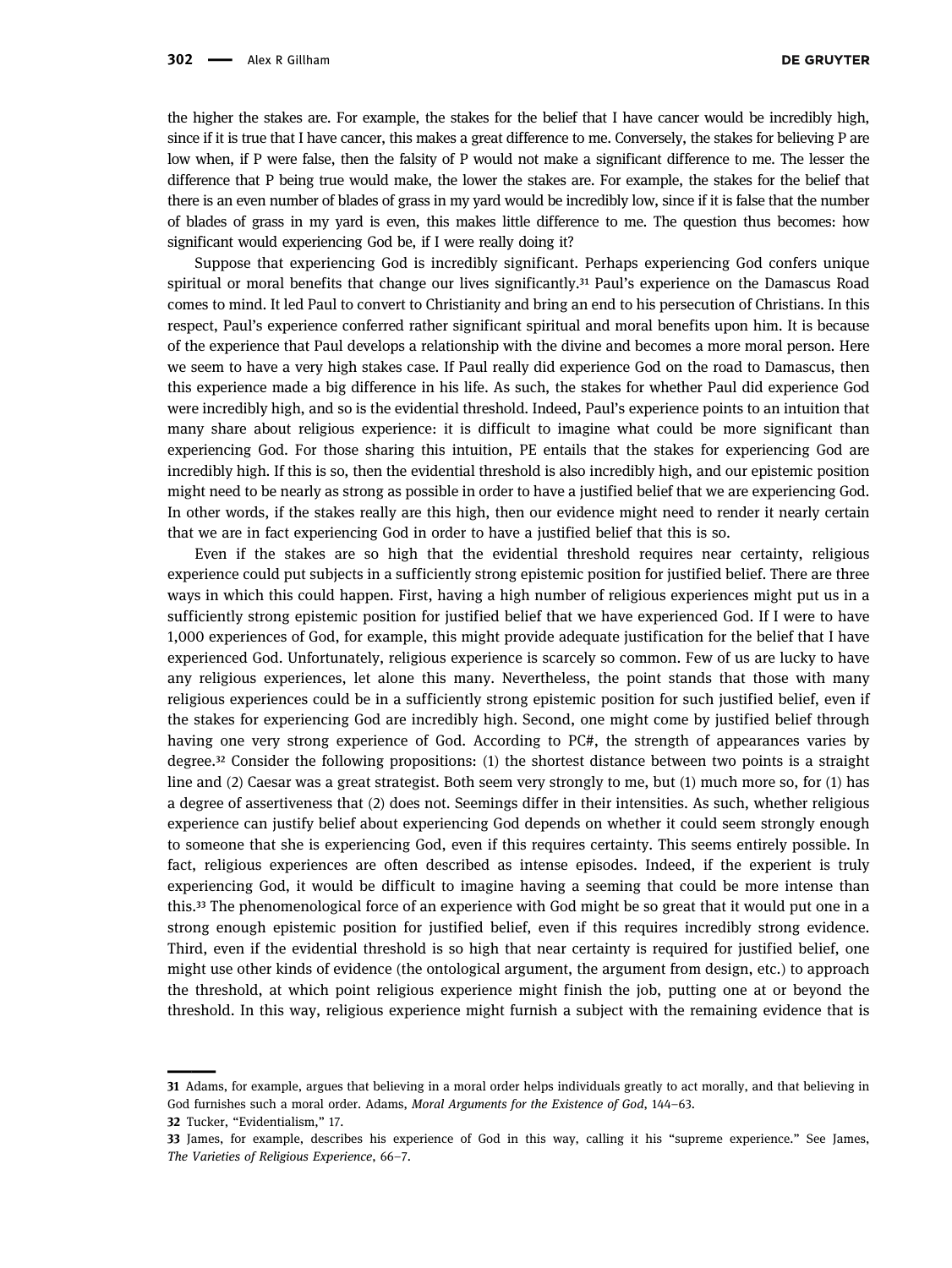<span id="page-7-0"></span>

required for justified belief that one has experienced God even if the stakes are incredibly high.<sup>34</sup> In these three ways, religious experience could justify the belief that one has experienced God, even if this requires near certainty.

If this is the case, it should come as no surprise that religious experience could also justify the belief that one has experienced God in lower stakes cases, ones in which considerably weaker evidence is required. This is because if evidence e can put S in a sufficiently strong epistemic position for justified belief when the evidence required must render S's belief near certain, then evidence e can put S in a sufficiently strong epistemic position for justified belief when the evidence required must render S's belief less probable than nearly certain. In other words, if religious experience can justify belief that one has experienced God in high stakes cases, then it stands to reason that religious experience can also do so in low stakes cases. Since I argued above that there are three ways in which this might happen even in high stakes cases, it is reasonable that this is also true in low stakes cases. As such, it appears that religious experience could put us in a sufficiently strong epistemic position for the justified belief that we have experienced God regardless of whether the stakes are high or low. Wherever the evidential threshold is, religious experience might meet it.

The more difficult question to answer asks whether the stakes for experiencing God are in fact high or low. Earlier I considered reasons that the stakes might be rather high: experiencing God could confer significant spiritual and moral benefits. Indeed, it might seem obvious to some that nothing is more important than experiencing God. In this case, the stakes for experiencing God are incredibly high, and so is the evidential threshold. However, there are two reasons that this is not so obvious. First, it might be the case that the spiritual and moral benefits that experiencing God would confer upon us are multiply realizable. If this is so, then one could obtain them elsewhere, and the stakes for experiencing God are not really that high. Paul might have converted and therefore enjoyed a relationship with the divine without his vision on the Damascus Road, for example. There is a logically possible world in which Paul ends his persecution of Christians for different reasons. Second, it might be the case that the stakes for experiencing God are low because everyone does it eventually. If the afterlife involves everyone coming face to face with God, then everyone who dies will do so at some point, and it makes no meaningful difference whether they do it now or years from now when they die. One might worry that for some, experience with God now would lead them to believe in God, which might help them be joined with God for eternity. If this were true, then the stakes would indeed be high. But it seems implausible that experiencing God during one's finite life is a necessary condition for believing in or being joined with God for all eternity. This is especially so because whether we experience God might be somewhat out of our control. The bigger problem is that it appears difficult for someone who will be joined with God for all eternity to claim that the stakes for experiencing God are very high during one's life. <sup>35</sup> If it turns out that I will experience God in the afterlife for all eternity, it seems strange that the stakes for experiencing God before then can be very high. After all, what we experience in time cannot compare to what we experience in eternity. Ultimately, I remain agnostic as to whether the stakes for experiencing God are high or low. I leave this for others with more refined theological commitments to determine.

I do want to draw attention to a dilemma that this raises for those who want to solve the threshold problem with recourse to PE and maintain that religious experience can justify the belief that one has experienced God, and thus that God exists. If the stakes for experiencing God are high, then so is the evidential threshold, and religious experience stands a worse chance of justifying the belief that we have experienced God, and thus that God exists. If the stakes for experiencing God are low, then so is the

<sup>34</sup> I do not mean to claim that such traditional arguments might justify the belief that one has experienced God, since God's existing does not entail that one has experienced God, although it might if God is omnipresent. My point is that nonexperiential evidence might put one closer to the justified belief that God exists, at which point religious experience might do enough to justify the belief that one has experienced God.

<span id="page-7-1"></span><sup>35</sup> This would be the case if universalism were true, for example. If everyone goes to Heaven eventually, and thus experiences God for all eternity, then it perhaps makes little difference whether they do so during their lives. See [Kronen](#page-9-8) & Reitan, God's Final Victory: A Comparative Philosophical Case for Universalism.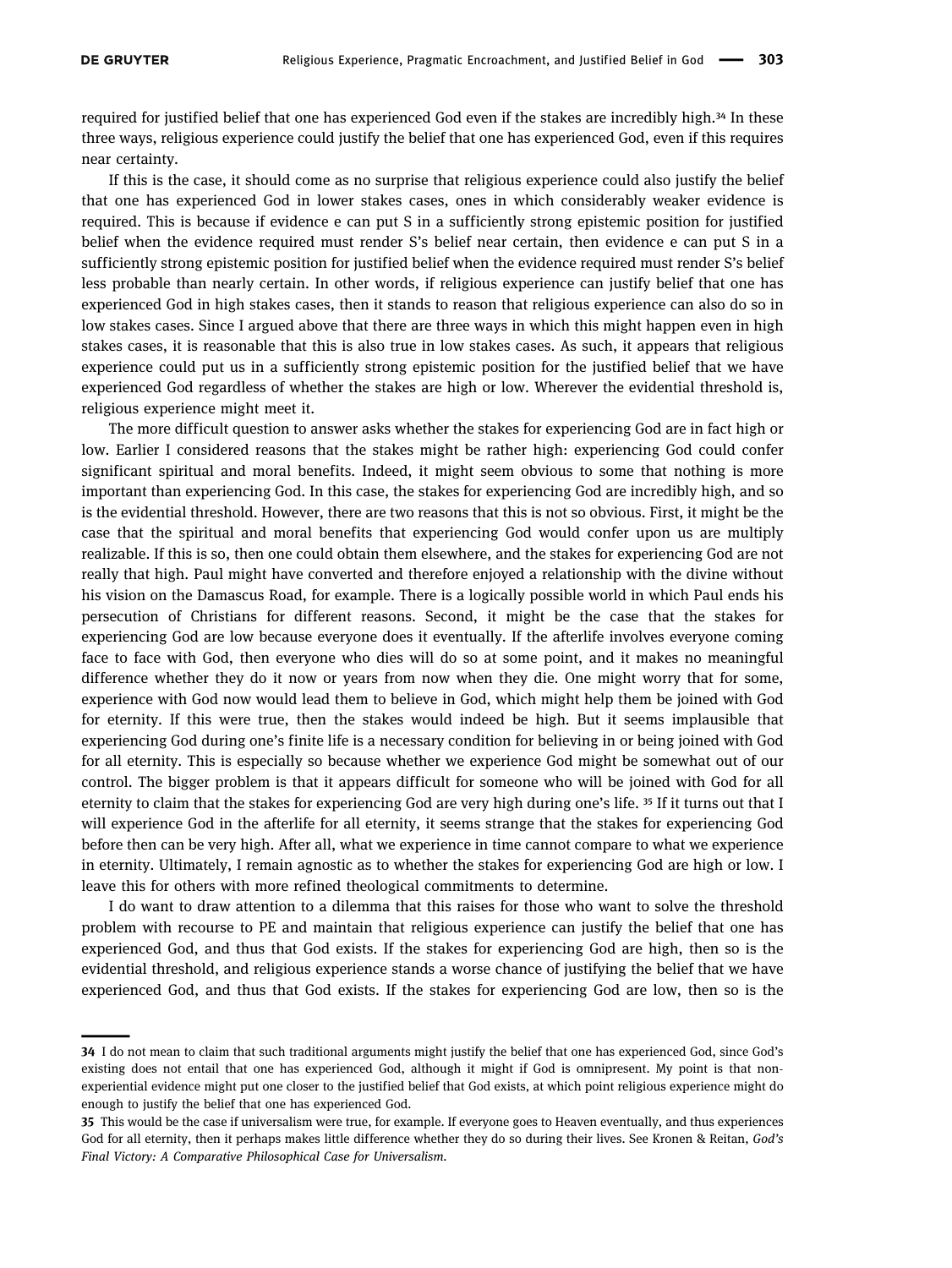evidential threshold, and religious experience stands a better chance of justifying the belief that we have experienced God, and thus that God exists. Hence, the defender of PE and the veridicality of religious experience must make one of two moves: she must either render justified belief more attainable by conceding that experience with God is not that important or maintain the supreme importance of experiencing God and concede that justified belief about this will be incredibly hard to attain. One might simply reject PE, but this would mean being armed with one fewer solution to the threshold problem, enabling religious experience to justify belief in God.

I have argued in this article that evidentialists who want to defend the veridicality of religious experience ought to offer a solution to the threshold problem; they should say how strong our epistemic position needs to be to have a justified belief that God exists on the basis of religious experience. This has gone somewhat underexplored by the religious epistemology literature. Even if religious experience can provide evidence that God exists, can it provide enough evidence for justified belief that God exists? PE offers a solution to this problem that is attractive for several reasons. The most relevant is that it allows religious experience to ground justified belief. If PE is true, the strength of the epistemic position required for justified belief depends on how high or low the stakes are for the truth of the belief in question. If the stakes are high, then the evidential threshold rises. If the stakes are low, then the evidential threshold goes down. I argued here that whether the stakes are incredibly high or comparatively low for whether we have experienced God, religious experience can provide enough evidence to put us in a sufficiently strong epistemic position for a justified belief about this. As a result, I conclude that religious experience could justify belief in God. However, the argument for this conclusion comes with a price because of the dilemma it poses for evidentialists aiming to defend the veridicality of religious experience. If PE is true, one must say whether the stakes for experiencing God are high or low. If they are high, one can maintain the importance of religious experience but must concede that justified belief will be hard to come by. If they are low, one can maintain that justified belief is comparatively easy to come by but must concede that the stakes for experiencing God are not that high. Either way, though, my argument should appeal to anyone intent to claim that religious experience can provide adequate evidence for justified belief in God. Whether it is very difficult or somewhat easier to come by, it could happen.

## References

<span id="page-8-12"></span>Adams, Robert M. "Moral Arguments for the Existence of God." In The Virtue of Faith and Other Essays in Philosophical Theology, edited by Robert M. Adams, 167–95. New York: Oxford University Press, 1987.

<span id="page-8-4"></span>Alston, William. Experiencing God. Ithaca: Cornell University Press, 1991.

- <span id="page-8-0"></span>Burns, Aaron. "A Phenomenal Conservative Perspective on Religious Experience." International Journal for Philosophy of Religion 81:3 (2017), 247–61.
- <span id="page-8-11"></span>Coss, David A. "The Case Against Interest-Relative Invariantism." PhD Dissertation, Purdue University, 2017.
- <span id="page-8-10"></span><span id="page-8-8"></span>Fantl, Jeremy & McGrath, Matthew. "Evidence, Pragmatics, and Justification." Philosophical Review 111:1 (2002), 67–94. Fantl, Jeremy & McGrath, Matthew. Knowledge in an Uncertain World. Oxford: Oxford University Press, 2009.
- <span id="page-8-5"></span>Feldman, Richard. "Having Evidence." In Philosophical Analysis, edited by D. F. Austin. Dordrecht: Kluwer Academic Publishers, 83–104, 1988.
- <span id="page-8-3"></span>Foley, Richard. "Epistemic Conservatism." Philosophical Studies 43:2 (1983), 165–82.
- <span id="page-8-9"></span>Hawthorne, John. Knowledge and Lotteries. Oxford: Oxford University Press, 2004.
- <span id="page-8-1"></span>Huemer, Michael. "Compassionate Phenomenal Conservatism." Philosophy and Phenomenological Research 74:1 (2007), 30–55.
- <span id="page-8-2"></span>Huemer, Michael. "Phenomenal Conservatism Über Alles." In Seemings and Justification: New Essays on Dogmatism and Phenomenal Conservatism, edited by Chris Tucker. Oxford University Press, 2013.
- <span id="page-8-7"></span>Ichikawa Jenkins, Jonathan & Steup, Matthias. "The Analysis of Knowledge." In Stanford Encyclopedia of Philosophy. Stanford, CA: The Metaphysics Research Lab, Center for the Study of Language and Information, Stanford University, 2017. [https://plato.stanford.edu/entries/knowledge](https://plato.stanford.edu/entries/knowledge-analysis/)-analysis/. Last modified March 7, 2017.

<span id="page-8-13"></span>James, William. The Varieties of Religious Experience. New York: The Modern Library, 1902.

<span id="page-8-6"></span>Kim, Brian. "Pragmatic Encroachment in Epistemology." Philosophy Compass 12:5 (2017), 1–14.